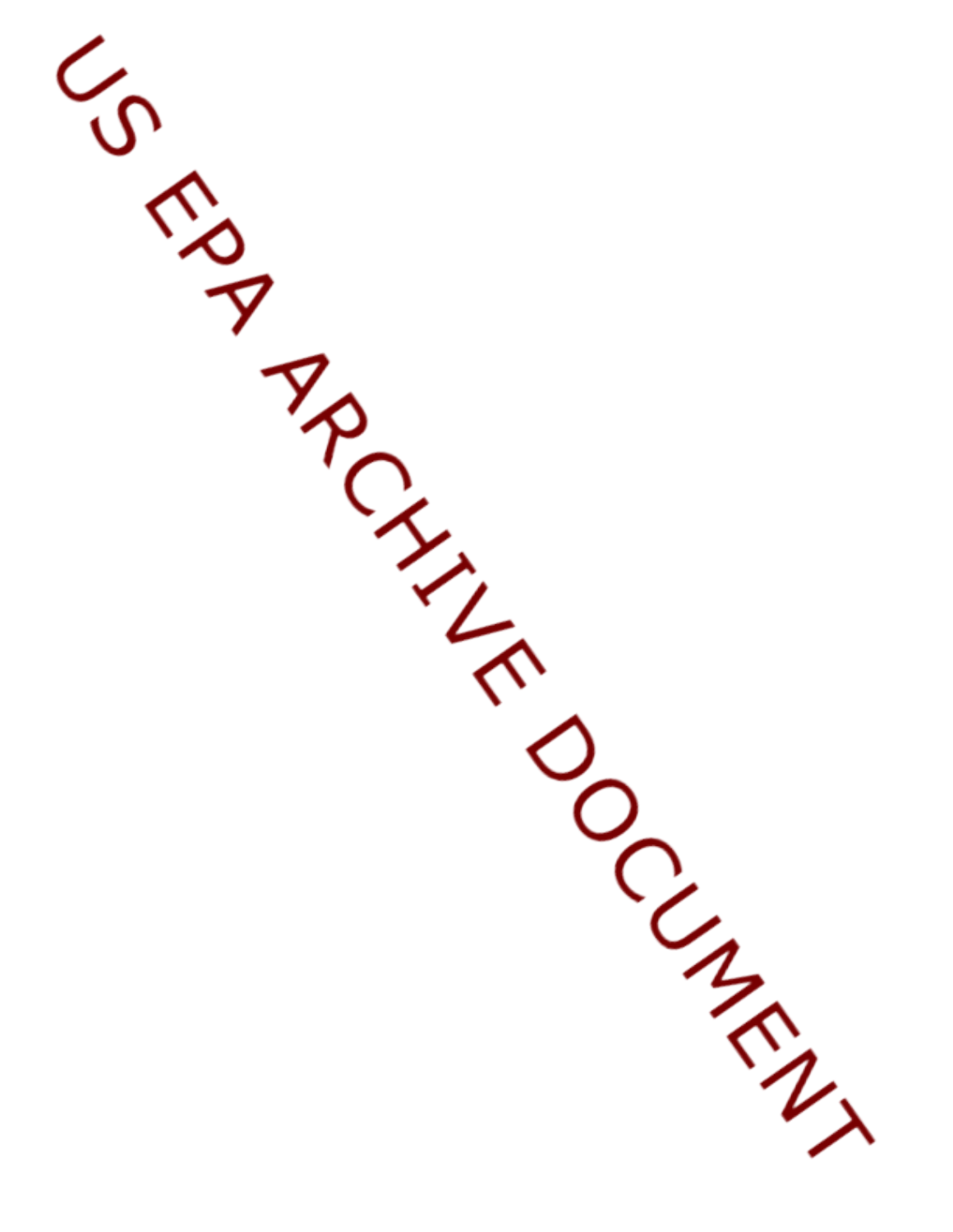# **Technical Factsheet on: ASBESTOS**

# [List of Contaminants](http://www.epa.gov/safewater/hfacts.html)

# As part of the Drinking Water and Health pages, this fact sheet is part of a larger publication: **National Primary Drinking Water Regulations**

# **Drinking Water Standards**

MCLG: 7 million fibers per liter (MFL) (fibers > 10 microns in length) MCL: 7 million fibers per liter (MFL) HAL(child): none

# **Health Effects Summary**

 Acute: No reliable data are available on the acute toxic effects from short-term exposures to asbestos. No Health Advisories have been established for short-term exposures.

MCL. Chronic: Asbestos has the potential to cause lung disease from a lifetime exposure at levels above the

MCL.<br>Cancer: Asbestos has the potential to cause cancer of the lung and other internal organs from a lifetime exposure at levels above the MCL.

# **Usage Patterns**

paper, 6%; and other 13%. Because asbestos fibers are resistant to heat and most chemicals, they have been mined for use in a variety of products (over 3,000 different products in the United States). In 1988, asbestos was consumed in roofing products, 28%; friction products, 26%; asbestos cement pipe, 14%; packing and gaskets, 13%;

Pipe products find use in water supply, sewage disposal, & irrigation systems. Asbestos cement sheets are used in a wide variety of construction applications. Other uses of asbestos include fire resistant textiles, friction materials (ie, brake linings), underlayment & roofing papers, & floor tiles.

 Crocidolite can be spun & woven using modified cotton industry machinery; the asbestos cloth is used for fireproof clothing & curtains.

 Most uses of asbestos were banned in the United States by the EPA on July 12, 1989 because of potential adverse health effects in exposed persons. The remaining, currently allowed uses of asbestos include battery separators, sealant tape, asbestos thread, packing materials, and certain industrial uses of both sheet gaskets and beater-add gaskets.

# **Release Patterns**

 ores, but the primary source of asbestos in the environment is through the wear or breakdown of asbestos-containing materials. Asbestos fibers have been released into water by the dumping of mining tailings into lakes, by the runoff of process and air scrubber water into lakes and streams, and by the use Asbestos fibers may enter the environment from natural sources such as erosion of asbestos-containing of asbestos cement pipes in water supply systems.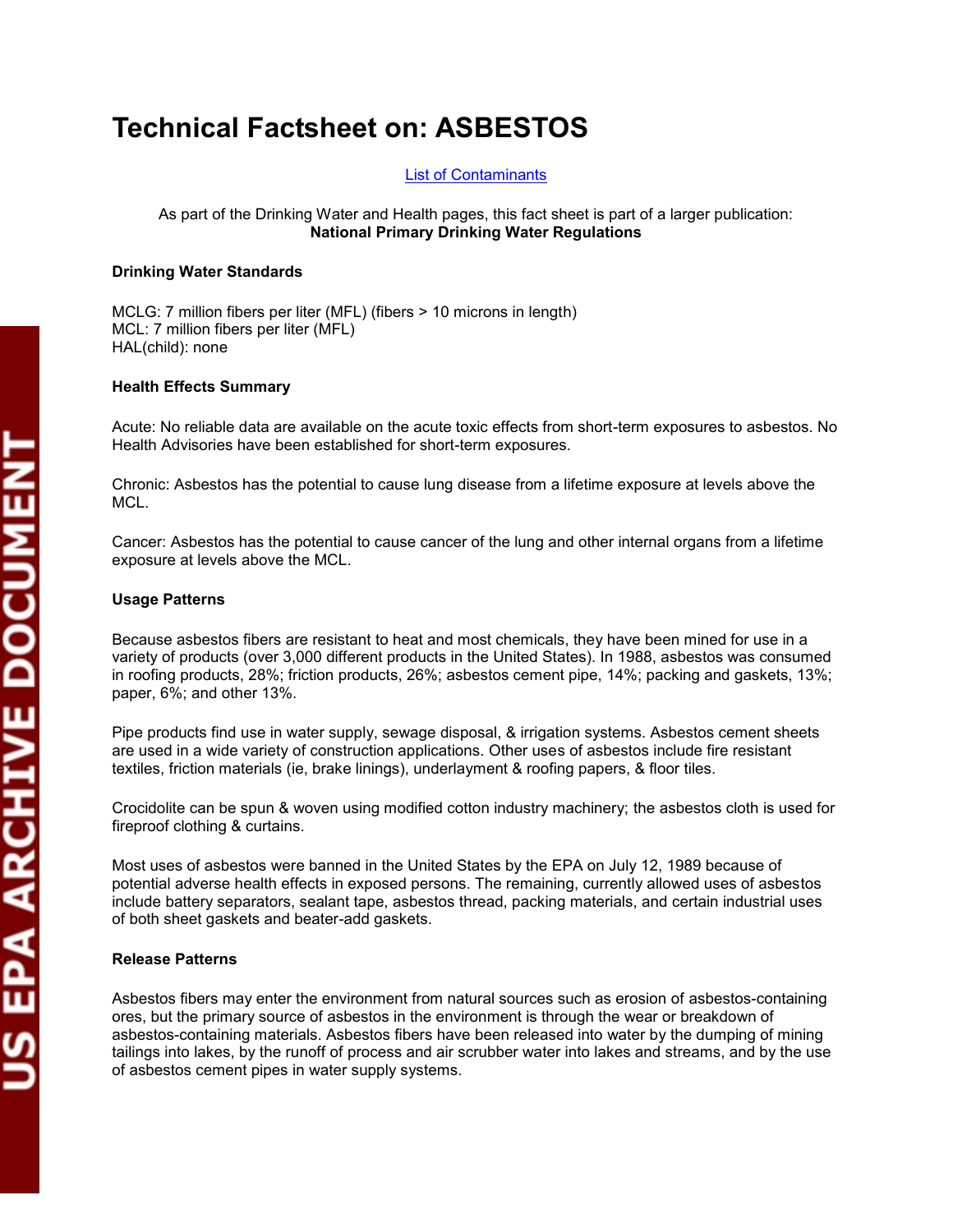released to the environment from asbestos processing, including milling, manufacturing, and fabrication. Over one million tons of asbestos is contained in friable materials in ships, buildings, power plants, chemical plants, refineries, and other locations of high temperature equipment. Other products may include insulation, automobile brakes, cement pipes, and roofing materials. The maintenance, repair, and removal of this material will account for the principal releases in the future. Asbestos fibers also can be

 From 1987 to 1993, according to the Toxics Release Inventory, asbestos releases to land totalled nearly 9 million lbs., and releases to water totalled nearly 33,000 lbs. These releases were primarily from asbestos products industries which use asbestos in roofing materials friction materials, and cement. The largest releases occurred in Pennsylvania and Louisiana.

# **Environmental Fate**

 As a naturally occurring substance, asbestos can be present in surface and ground water. Because particles tend to settle more quickly. asbestos fibers in water do not evaporate into air or break down in water, small fibers and fiber-containing particles may be carried long distances by water currents before settling to the bottom; larger fibers and

particles tend to settle more quickly.<br>Asbestos does not tend to adsorb to solids normally found in natural water systems, but some materials (trace metals and organic compounds) have an affinity for asbestos minerals. The fibers are not able to move down through soil to ground water.

 Asbestos is not affected by photolytic processes and is considered to be non-biodegradable by aquatic organisms. Asbestos fibers are not broken down to other compounds in the environment and, therefore, can remain in the environment for decades or longer.

There are no data regarding the bioaccumulation of asbestos in aquatic organisms.

# **Chemical/Physical Properties**

CAS Number: 1332-21-4

Color/ Form/Odor: White, gray, green or brown crystalline fibers; odorless

Solubilities: insoluble

Soil sorption coefficient: N/A

Common Ores: Amosite, Chrysotile, Crocidiolite; Tremolite; Ascarite Soil sorption coefficient: N/A<br>Bioconcentration Factor: N/A; not expected to bioconcentrate<br>Common Ores: Amosite, Chrysotile, Crocidiolite; Tremolite; Ascarite

# **Other Regulatory Information**

Monitoring:

-- For Ground and Surface Water Sources:

Initial Frequency-1 sample once every 9 years

Repeat Frequency-1 sample once every 9 years